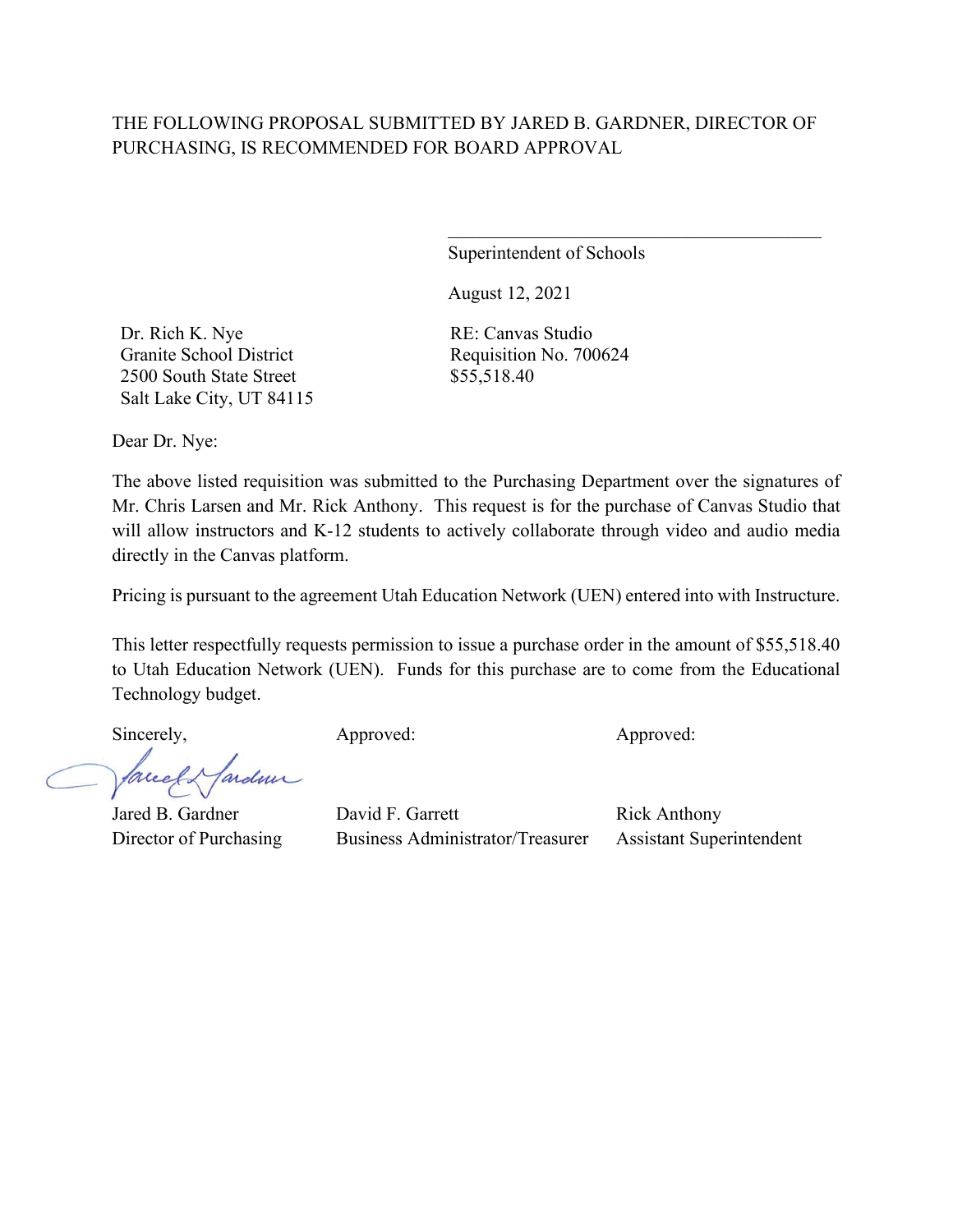# THE FOLLOWING PROPOSAL SUBMITTED BY JARED B. GARDNER, DIRECTOR OF PURCHASING, IS RECOMMENDED FOR BOARD APPROVAL

Superintendent of Schools

August 12, 2021

Dr. Rich K. Nye Granite School District 2500 South State Street Salt Lake City, UT 84115 RE: Print Shop Copier Maintenance Requisition No. 700538 \$75,000.00

 $\mathcal{L}_\mathcal{L}$  , which is a set of the set of the set of the set of the set of the set of the set of the set of the set of the set of the set of the set of the set of the set of the set of the set of the set of the set of

Dear Dr. Nye:

The above listed requisition was submitted to the Purchasing Department over the signatures of Mr. Chris Lewis and Mr. David Garrett. The requisition requests a purchase order for providing ongoing maintenance and support to our copy machines in the print shop.

The services are available under state contract AR457 with a local Canon's authorized service provider Canon Solutions America.

This letter respectfully requests permission to issue a purchase order for \$75,000.00 to Canon Solutions America. Funds for this purchase are to come from the Print Shop budget.

facely fardun

Jared B. Gardner David F. Garrett

Sincerely,  $\qquad \qquad \text{Approved:}$ 

Director of Purchasing Business Administrator/Treasurer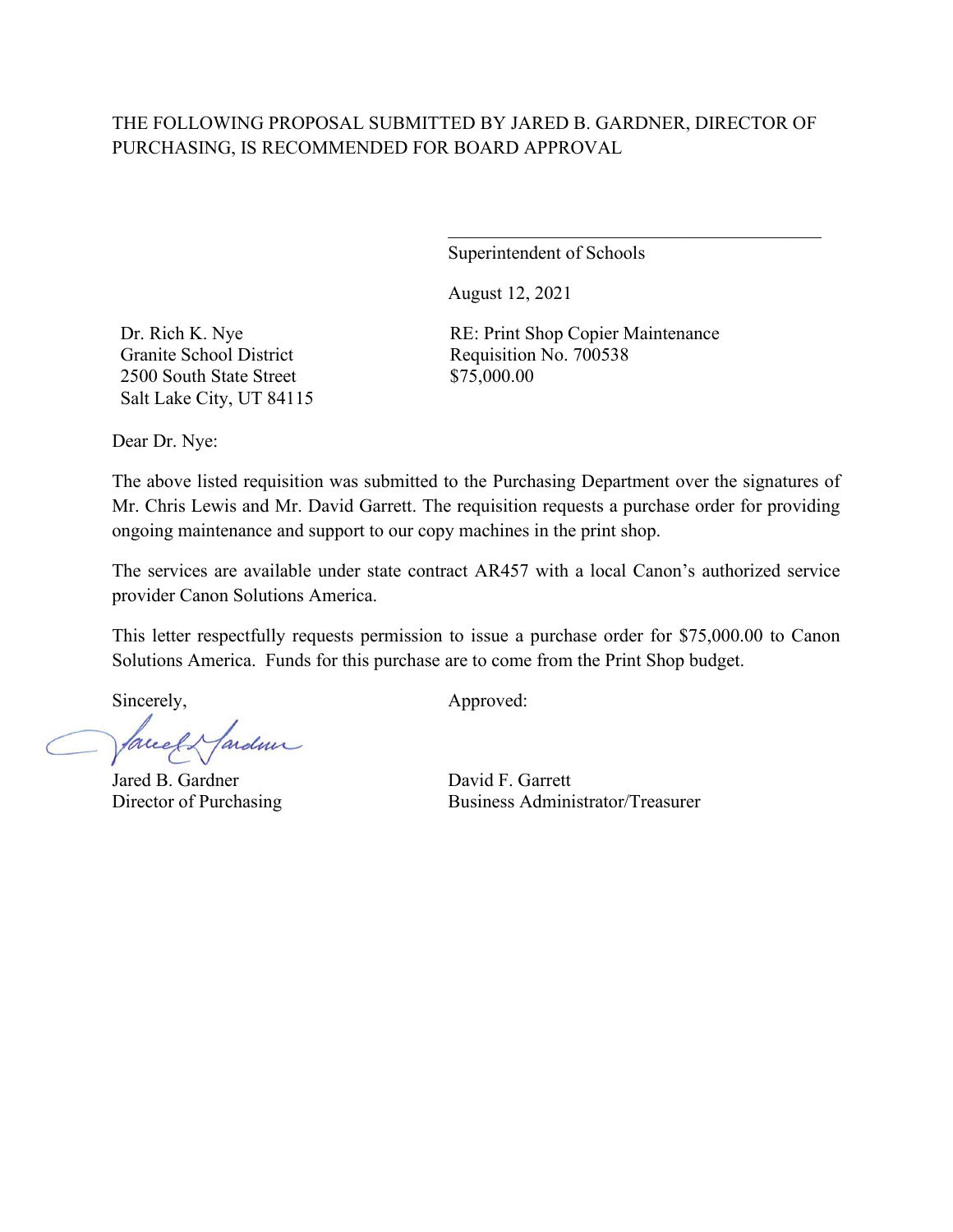# THE FOLLOWING PROPOSAL SUBMITTED BY JARED B. GARDNER, DIRECTOR OF PURCHASING, IS RECOMMENDED FOR BOARD APPROVAL

Superintendent of Schools

August 12, 2021

Dr. Rich K. Nye Granite School District 2500 South State Street Salt Lake City, UT 84115 RE: Secondary School Large Copier Maintenance Requisition No. 700542 \$65,000.00

 $\mathcal{L}_\mathcal{L}$  , which is a set of the set of the set of the set of the set of the set of the set of the set of the set of the set of the set of the set of the set of the set of the set of the set of the set of the set of

Dear Dr. Nye:

The above listed requisition was submitted to the Purchasing Department over the signatures of Mr. Chris Lewis and Mr. David Garrett. The requisition requests a purchase order for providing ongoing maintenance and support to our fleet of large copy machines in the secondary schools.

The services are available under state contract AR455 with a local Sharp authorized service provider Les Olson Company.

This letter respectfully requests permission to issue a purchase order for \$65,000.00 to Les Olson Company. Funds for this purchase are to come from each secondary school's capital budget.

facel Hardner

Jared B. Gardner David F. Garrett

Sincerely,  $\qquad \qquad \text{Approved:}$ 

Director of Purchasing Business Administrator/Treasurer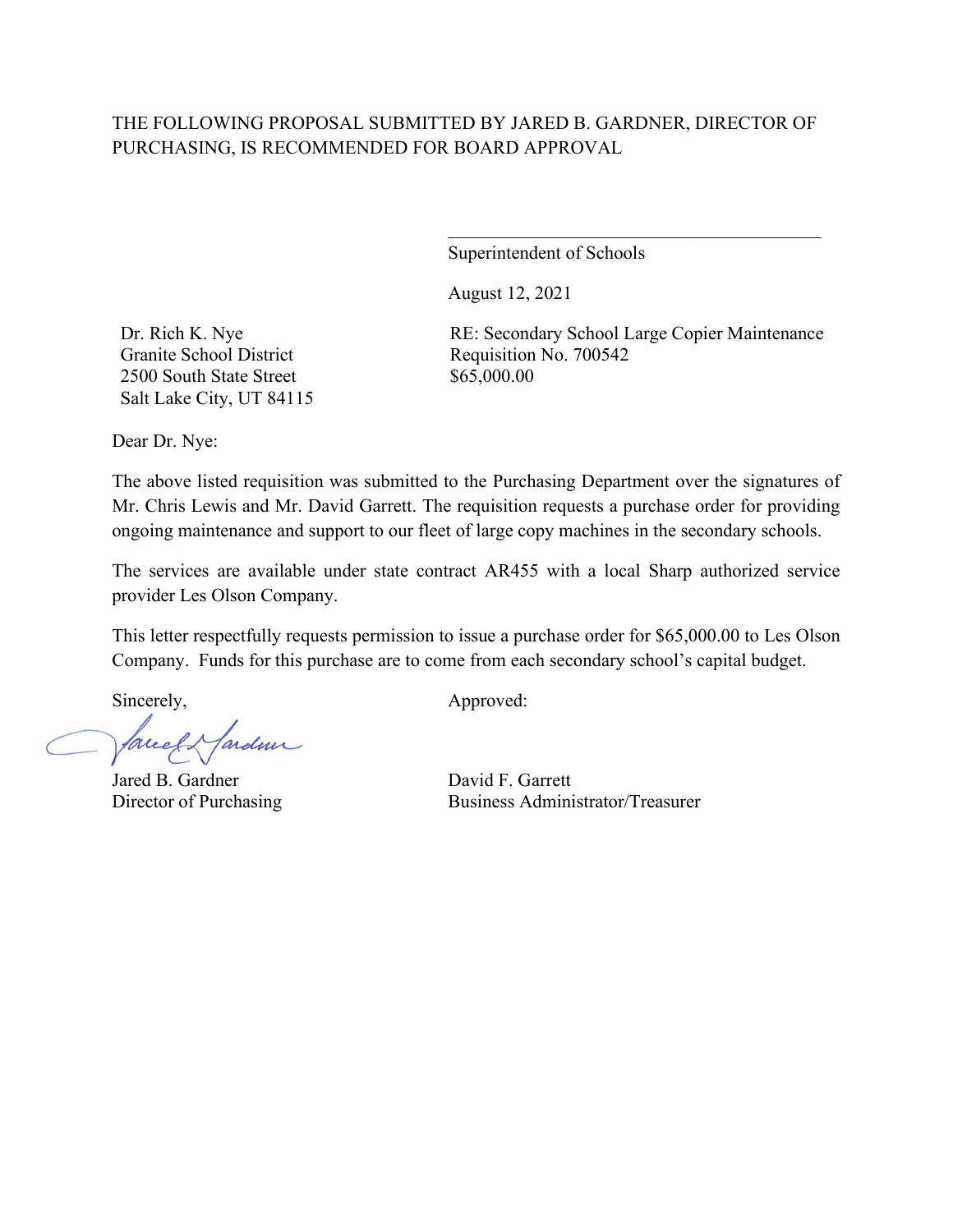Superintendent of Schools

August 12, 2021

Dr. Rich K. Nye RE: Lumber for Mobile Classrooms Granite School District Requisition No. 700840

 $\mathcal{L}_\mathcal{L}$  , where  $\mathcal{L}_\mathcal{L}$  , we have the set of the set of the set of the set of the set of the set of the set of the set of the set of the set of the set of the set of the set of the set of the set of the set

2500 South State Street \$109,812.36 Salt Lake City, Utah 84115

Dear Dr. Nye:

The Purchasing Department has received a requisition requesting the purchase of lumber to assist students in constructing mobile classrooms. This requisition was signed by Mr. James Taylor and Ms. Leslie Bell.

Invitations to Bid, which included specifications, were sent to prospective vendors. The results are as follows:

#### **Stringham Lumber \$109,812.36**

Permission is requested to issue a Purchase Order Stringham Lumber for \$109,812.36. Additional funds are requested to account for additional product that may be needed during the course of the year due to the learning environment. Funds for this expenditure are to come from the CTE Construction budget.

lardme facel.

Sincerely, Approved, Approved, Approved, Approved,

Jared Gardner David F. Garrett Leslie Bell Director of Purchasing Business Administrator/Treasurer Assistant Superintendent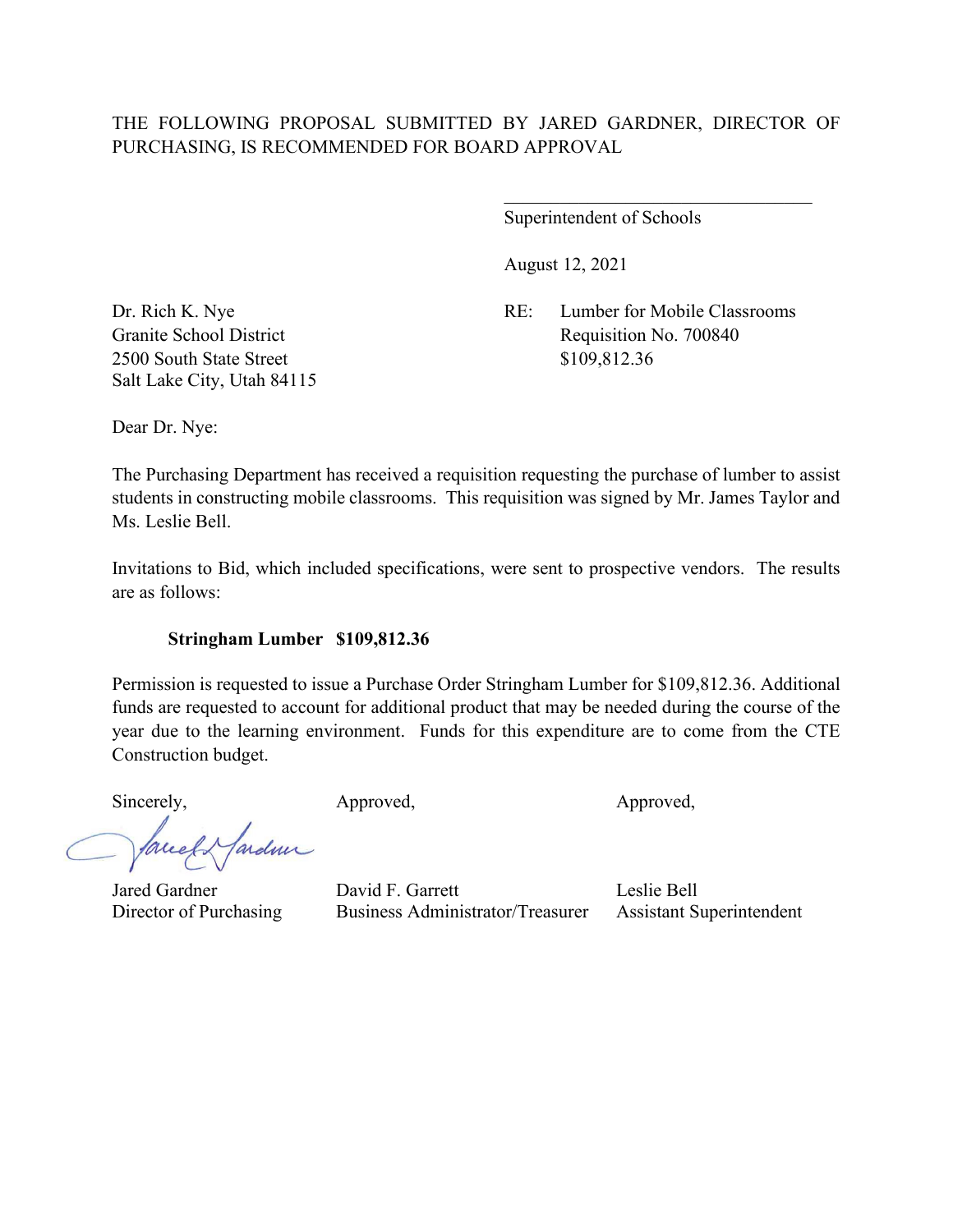Superintendent of Schools

 $\overline{\phantom{a}}$ 

August 12, 2021

2500 South State Street \$85,000.00 Salt Lake City, Utah 84115

Superintendent Richard Nye RE: Maintenance Uniforms 2021-2022 Granite School District Requisition No. 700620

Dear Dr. Nye:

The Purchasing Department has received a requisition requesting that an open purchase order for Custodial and Maintenance Services uniforms be created for the 2021-2022 school year. This requisition has been signed by Mr. Rex Goudy and Mr. Donald L. Adams.

ALSCO will provide the uniforms under State Contract MA2246.

Permission is requested to create an open purchase order in the amount of \$85,000.00 to Alsco. Funds for this expenditure will come from the Maintenance Services budget.

Sincerely, Approved, Approved, Approved, Approved,

fardun facel

Jared Gardner David F. Garrett Donald L. Adams Director of Purchasing Business Administrator/Treasurer Assistant Superintendent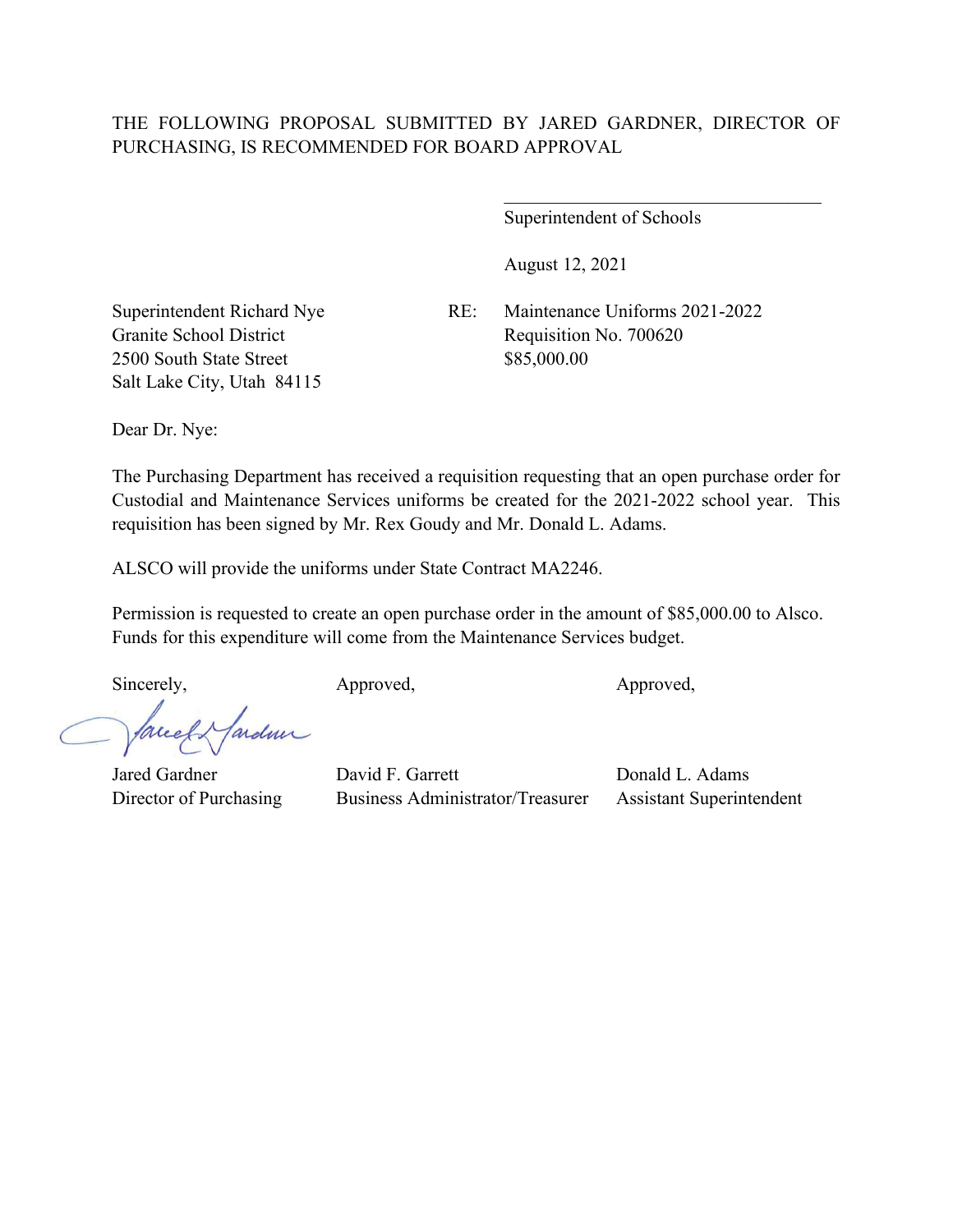### THE FOLLOWING PROPOSAL SUBMITTED BY JARED GARDNER, DIRECTOR OF PURCHASING, IS RECOMMENDED FOR BOARD APPROVAL

Superintendent of Schools

August 12, 2021

Dr. Rich K. Nye RE: Paper & Supplies Granite School District Print Shop Salt Lake City, Utah 84115 \$55,000.00

2500 South State Street Requisition No. 700543

Dear Dr. Nye:

The Purchasing Department has received a requisition signed by Mr. Chris Lewis and Mr. David F. Garrett for an open PO for paper and supplies covering the 2021-2022 school year.

Utilizing State of Utah Contracts PD399, PD403, and AR1680, it is has been determined that Veritiv Operating Company can provide the products that will meet the needs of the school district.

We respectfully request the approval to issue a purchase order to Veritiv Operating Company for \$55,000.00. Funds for this expenditure will be coming from Printing Center Funds.

Jarden Correct

Jared Gardner David F. Garrett

Sincerely, Approved,

Director of Purchasing Business Administrator/Treasurer